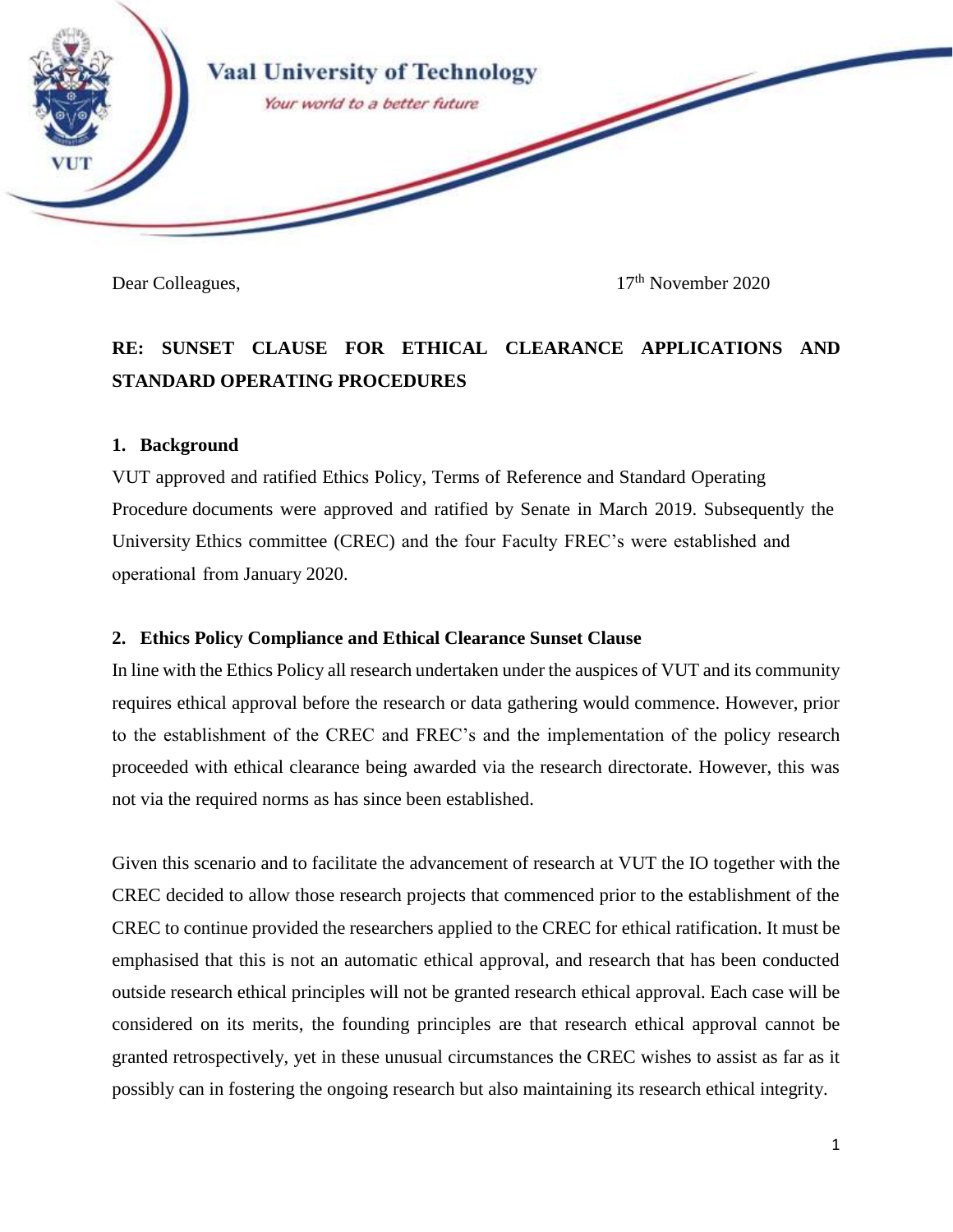However, it must be noted that this special concession cannot continue indefinitely and therefore the IO and the CREC took a decision to introduce a Sunset Clause for these applications. The Sunset Clause will therefore allow those research projects that commenced prior to January 2020 to apply for ethical ratification allowing the research to continue to finality.

The end date for these applications has been set for  $28<sup>th</sup>$  February 2021, as this is the New End of the 2020 Academic year. Thereafter, the requirements for Ethical Approval will comply as set out in the VUT Ethics Policy.

#### **3. Standard Operating Procedures Sunset Clause**

As set out in the Policy requirements for ethical clearance applications the applicant is required to provide the detailed standard operating procedures for all research work to be conducted. As this too is a new requirement as set out in the policy, we acknowledge that this will take some time to get used to and to put these SOP's in place. Therefore, the IO together with the CREC has taken a decision to allow applications that don't necessarily provide a detailed SOP to be submitted, provided that the detailed methodology is included in the application.

However, as this too is a special concession to advance research at the university the CREC has taken a decision together with the IO to introduce a Sunset Clause for the 28<sup>th</sup> February 2021 to allow these applications to apply for ethical approval without having to provide detailed SOP's. It should be noted that, post the expiry date, the required SOPs need to be in place in the domains where such matters are relevant.